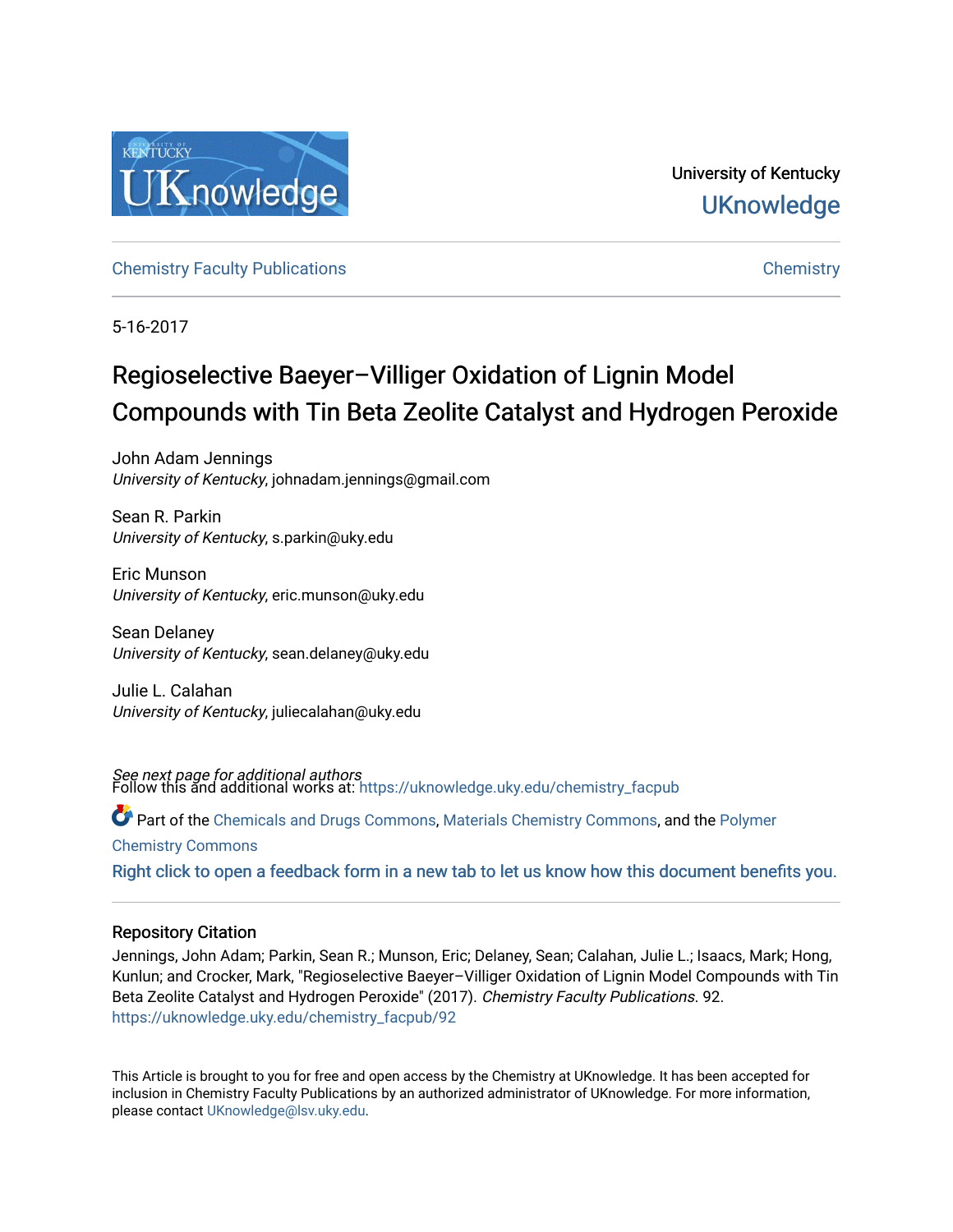# Regioselective Baeyer–Villiger Oxidation of Lignin Model Compounds with Tin Beta Zeolite Catalyst and Hydrogen Peroxide

Digital Object Identifier (DOI) https://doi.org/10.1039/C7RA03830E

## Notes/Citation Information

Published in RSC Advances, v. 7, issue 42, p. 25987-25997.

This article is licensed under a [Creative Commons Attribution-NonCommercial 3.0 Unported Licence.](https://creativecommons.org/licenses/by-nc/3.0/) Material from this article can be used in other publications provided that the correct acknowledgement is given with the reproduced material and it is not used for commercial purposes.

### Authors

John Adam Jennings, Sean R. Parkin, Eric Munson, Sean Delaney, Julie L. Calahan, Mark Isaacs, Kunlun Hong, and Mark Crocker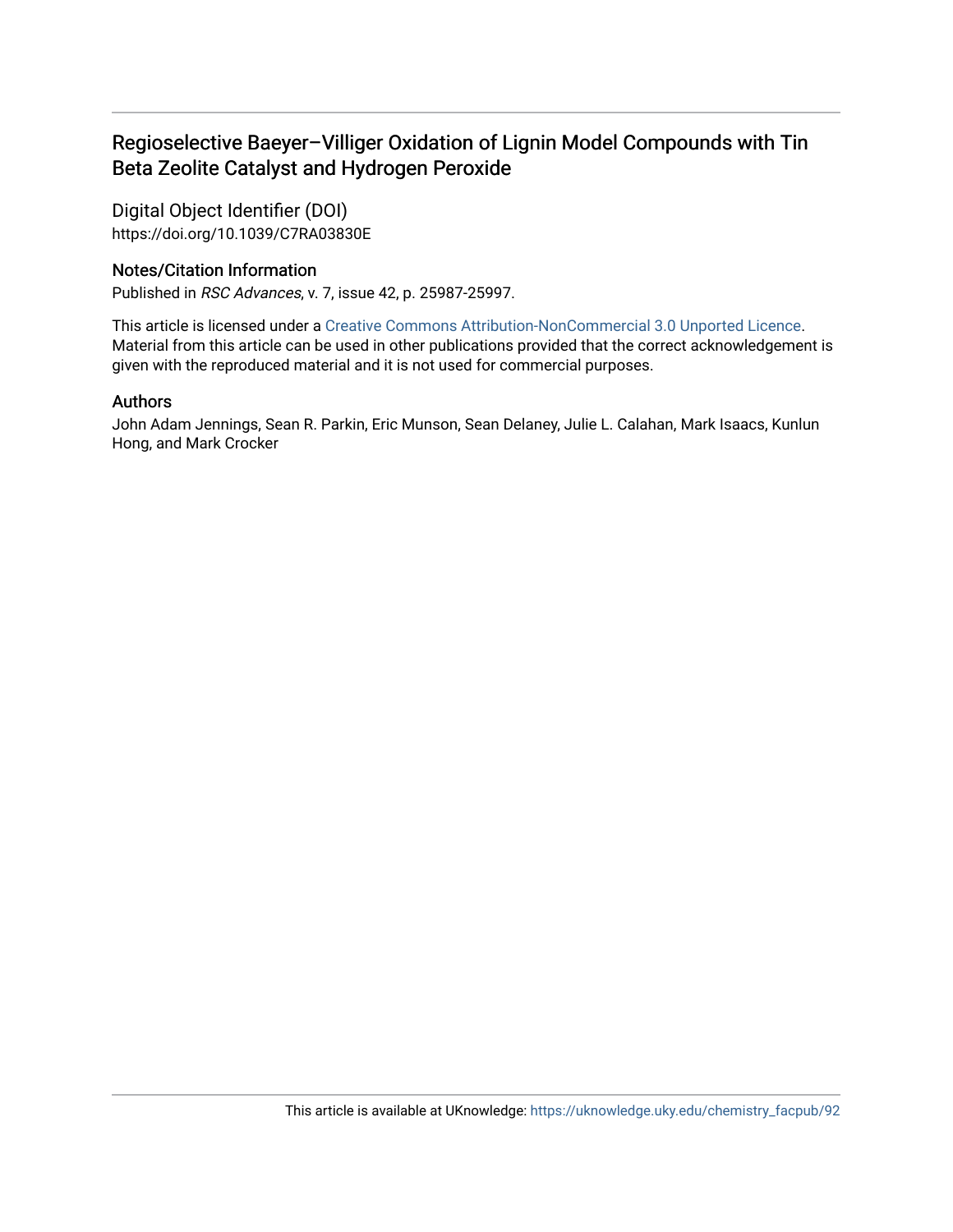# RSC Advances



# PAPER

Cite this: RSC Adv., 2017, 7, 25987

Received 3rd April 2017 Accepted 8th May 2017

DOI: 10.1039/c7ra03830e

rsc.li/rsc-advances

# 1. Introduction

Lignin is biosynthesized to defend plant-life against chemical and biological attack.<sup>1</sup> As the largest natural source of aromatics, products of lignin depolymerization have potential as both renewable fuel (e.g., benzene, toluene, and xylenes  $(BTX)$ ) and fine chemicals (e.g., vanillin). However, most lignin produced by the pulp and paper industries is currently burned on-site as a low-grade fuel. Due to lignin's characteristic irregularity and poor solubility, lignin is challenging to utilize on an industrial scale.

In lieu of using lignin, which is difficult to analyze, models of various linkage motifs are commonly used to investigate depolymerization strategies. The most abundant of these linkages is the  $\beta$ -O-4 structure, which represents up to 60% of the linkages found in lignin.<sup>2</sup> A benzylic alcohol moiety and a bridging aryl ether bond are characteristic of the  $\beta$ -O-4 linkage. Many lignin depolymerization strategies focus on

# Regioselective Baeyer–Villiger oxidation of lignin model compounds with tin beta zeolite catalyst and hydrogen peroxide†

John A. Jennings,<sup>ab</sup> Sean Parkin,<sup>a</sup> Eric Munson,<sup>c</sup> Sean P. Delaney,<sup>c</sup> Julie L. Calahan,<sup>c</sup> Mark Isaacs[,](http://orcid.org/0000-0002-0335-4272)  $\mathbf{D}^{\text{d}}$  Kunlun Hong<sup>e</sup> and Ma[r](http://orcid.org/0000-0002-6560-8071)k Crocker  $\mathbf{D}^{\text{*ab}}$ 

Lignin depolymerization represents a promising approach to the sustainable production of aromatic molecules. One potential approach to the stepwise depolymerization of lignin involves oxidation of the benzylic alcohol group in b-O-4 and b-1 linkages, followed by Baeyer–Villiger oxidation (BVO) of the resulting ketones and subsequent ester hydrolysis. Towards this goal, BVO reactions were performed on 2-adamantanone, a series of acetophenone derivatives, and lignin model compounds using a tin beta zeolite/hydrogen peroxide biphasic system. XRD, <sup>119</sup>Sn MAS NMR spectroscopy, DRUVS and XPS were used to determine tin speciation in the catalyst, the presence of both framework Sn and extra framework SnO2 being inferred. Conversion of ketones to BVO products was affected by electron donation as well as steric hindrance, 4'-methoxyacetophenone affording the highest yield of ester (81%). As the size and complexity of the ketone increased, excess hydrogen peroxide was typically needed for successful BVO. Yields of ester products derived from  $\beta$ -O-4 and  $\beta$ -1 lignin models were modest due to the formation of polymeric material stemming from direct ring hydroxylation. **PAPER**<br> **PAPER**<br> **PAPER**<br> **Regionselective Baeyer-Villiger oxidation of ligning<br>
<b>Regionselective Baeyer-Villiger oxidation of ligning<br>
and hydrogen peroxide<sup>+</sup><br>
and hydrogen peroxide<sup>+</sup><br>
John A. Jennings.<sup>30</sup> Sean Parki** 

cleaving the bridging ether groups using thermal and/or reductive techniques, requiring high temperatures and pressures. As an alternative, Stahl and coworkers<sup>3</sup> performed an extensive study of stoichiometric oxidants, metal-catalyzed aerobic oxidations, and metal-free catalytic aerobic oxidations. The authors found the most selective and efficient benzylic oxidation system to be 4-acetamido-2,2,6,6-tetramethylpiperidine-N-oxyl/oxygen, yielding almost quantitative benzylic oxidation for "dimeric" model compounds (i.e., compounds containing two aromatic groups linked in  $\beta$ -O-4 fashion).<sup>3</sup> The authors also reported that in some less selective oxidation systems, after  $\gamma$ -oxidation, models were converted to substituted aldehydes via retro aldol reactions. According to Stahl and coworkers,<sup>3</sup> the utility of this retro aldol reaction is limited due to formation of unidentified products, presumably phenolic radical coupling products. Retro aldol reactions have been reported for both  $\alpha$  and  $\gamma$ -ketones.<sup>3-5</sup>

After benzylic oxidation, Stahl and coworkers cleaved the  $\beta$ -O-4 linkage via Dakin oxidation, affording an 88% yield of 3,4 dimethoxybenzoic acid and 42% yield of guaiacol (Scheme 1). The low yield of guaiacol is derived from phenolic radical coupling initiated by hydrogen peroxide, which is capable of both one and two-electron oxidations. Indeed, poor isolated yields of phenolic compounds is a common problem in the oxidation of aromatic molecules.<sup>6</sup>

Westwood and coworkers<sup>7</sup> also reported almost quantitative benzylic oxidation of lignin model compounds using a 2,3 dichloro-5,6-dicyano-1,4-benzoquinone (DDQ)/oxygen system.

a Department of Chemistry, University of Kentucky, Lexington, KY, USA. E-mail: mark. crocker@uky.edu; Tel: +859-257-0295

b University of Kentucky Center for Applied Energy Research, Lexington, KY, USA

c Department of Pharmaceutical Sciences, University of Kentucky, Lexington, KY, USA <sup>a</sup>European Bioenergy Research Institute, Aston University, Birmingham, UK

e Center for Nanophase Materials Sciences and Chemical Science Division, Oak Ridge National Laboratory, Oak Ridge, TN, USA

<sup>†</sup> Electronic supplementary information (ESI) available. CCDC 1541264 and 1541265. For ESI and crystallographic data in CIF or other electronic format see DOI: 10.1039/c7ra03830e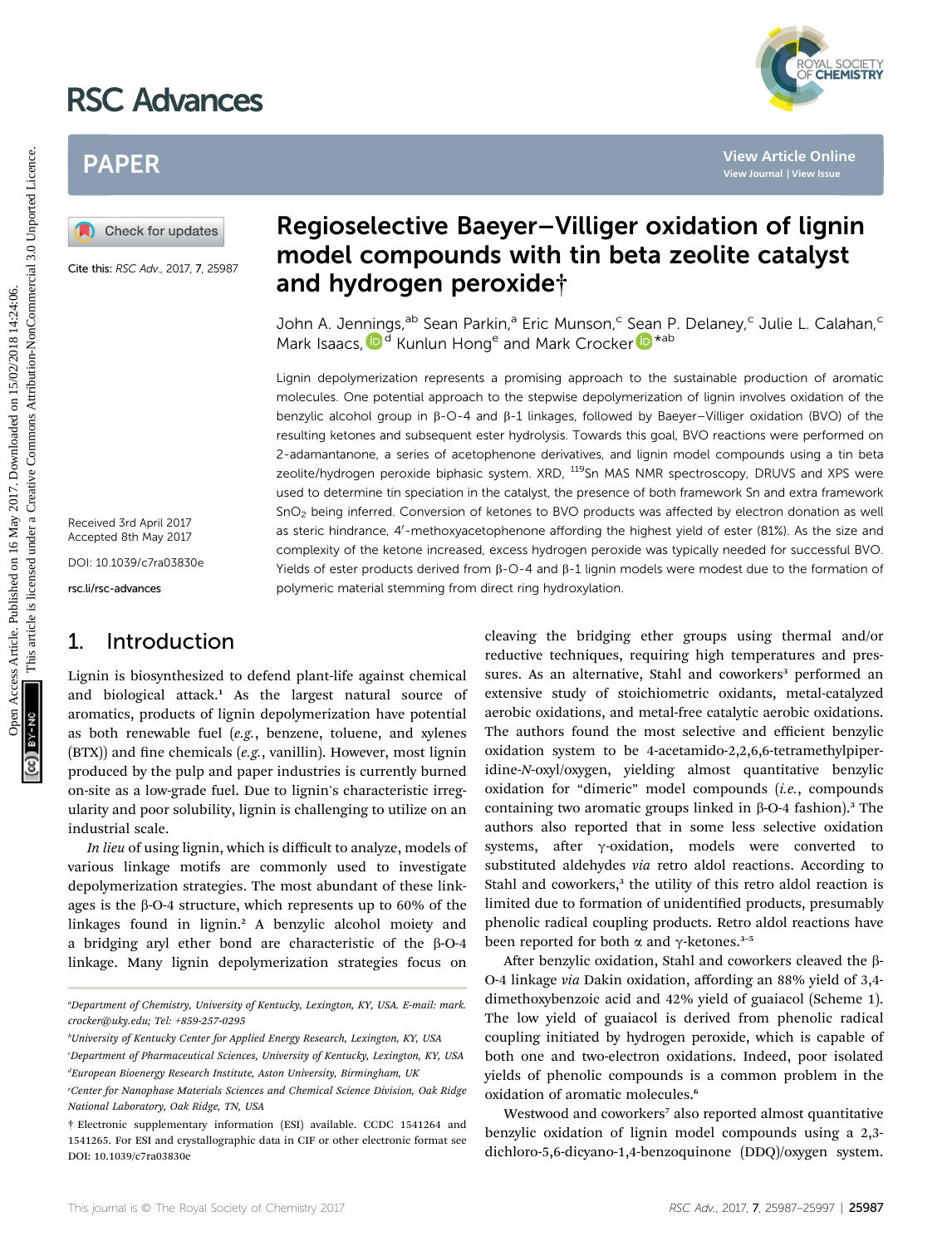

After zinc-based reduction/cleavage the authors obtained up to 92% isolated yields of substituted propylarenes, although the yields of phenolic moieties were not reported.

Wang and coworkers<sup>5</sup> also observed almost quantitative benzylic oxidation of lignin model compounds using vanadyl sulfate/TEMPO/oxygen (Scheme 2). In addition to benzylic ketones, the reaction yielded an unexpected a-retro aldol product (20% yield). Benzylic  $(C_{\alpha})$  retro aldol reactions simplify models by elimination of formaldehyde, increasing the reactivity in oxidizing systems.<sup>4,5</sup> Indeed, Wang et  $al$ <sup>5</sup> found that models with no  $\gamma$ -carbon were more active to further oxidation.

Following benzylic oxidation, Wang et al.<sup>5</sup> depolymerized the ketone with a copper/phenanthroline/superoxide system to form a benzoic acid and a phenol, the authors noting a significant decrease in phenol yields in models with electron-donating methoxy groups.

In one of the few reports resulting in high yields of phenols, Stahl and coworkers<sup>8</sup> used a redox-neutral system (excess formic acid and sodium formate) to effectively depolymerize oxidized lignin and lignin model compounds to discrete products. Depolymerization products of models included phenols, which were obtained in excellent yields (Scheme 3). The absence of a one-electron reactant supports the hypothesis that phenols produced in a peroxide-free environment can be isolated in excellent yields. However, this very successful example of  $\beta$ -O-4 cleavage suffers from a large excess of formic acid and is homogeneous in nature.

Although selective benzylic oxidation is a rather facile first step, there are few methods for which the phenolic portions of models produced by  $C_6$ – $O_4$  bond cleavage are isolated in high yield. To avoid the production of phenolate radicals, which readily repolymerize, benzylic ketones can in principle be



Scheme 3 Depolymerization of a lignin model compound performed by Stahl and coworkers.<sup>8</sup>

converted directly to esters via Baeyer–Villiger Oxidation (BVO), and subsequently hydrolyzed in a one-electron free medium. In another publication concerning benzylic oxidation of lignin model compounds, Patil et al.<sup>9</sup> reported the first wellcharacterized homogeneous BVO of an aromatic ketone using an oxidation system generating performic acid in situ (Scheme 4).

As a consequence of the acidic nature of the reaction, a high yield of 3,4-dimethoxybenzoic acid from hydrolysis of the  $\beta$ -O-4 model was reported (Scheme 4, entry (a)). However, the complete absence of the phenol co-product was attributed to polymerization. In the same report a BVO product (not hydrolyzed in situ) was reported in 10% yield (>99% selectivity) (Scheme 4, entry  $(b)$ ).<sup>9</sup>

Recently, several heterogeneous systems for the oxidation of lignin model compounds have been identified.<sup>10-13</sup> However, these catalysts do not yield ester products resulting from oxygen insertion. Rather, reports of heterogeneous oxidation result in small molecules resulting directly from  $C_{\alpha}-C_{\beta}$  or  $C_{\beta}-O_4$  bond cleavage. In the present study an oxidation system consisting of hydrogen peroxide (a weaker oxidant than performic acid) and a heterogeneous tin beta zeolite catalyst was explored in an effort to avoid phenolic polymerization. The nature of this reaction system was anticipated to facilitate ready isolation of the desired products.

Most reports of heterogeneously catalyzed BVO concern cyclic ketones,<sup>14</sup> with few reports of acyclic ketones, and even fewer of benzylic ketones. BVO of aromatic aldehydes to formate esters using hydrothermally synthesized tin beta zeolite has



Scheme 4 Lignin model depolymerization strategy reported by Patil et al.<sup>9</sup>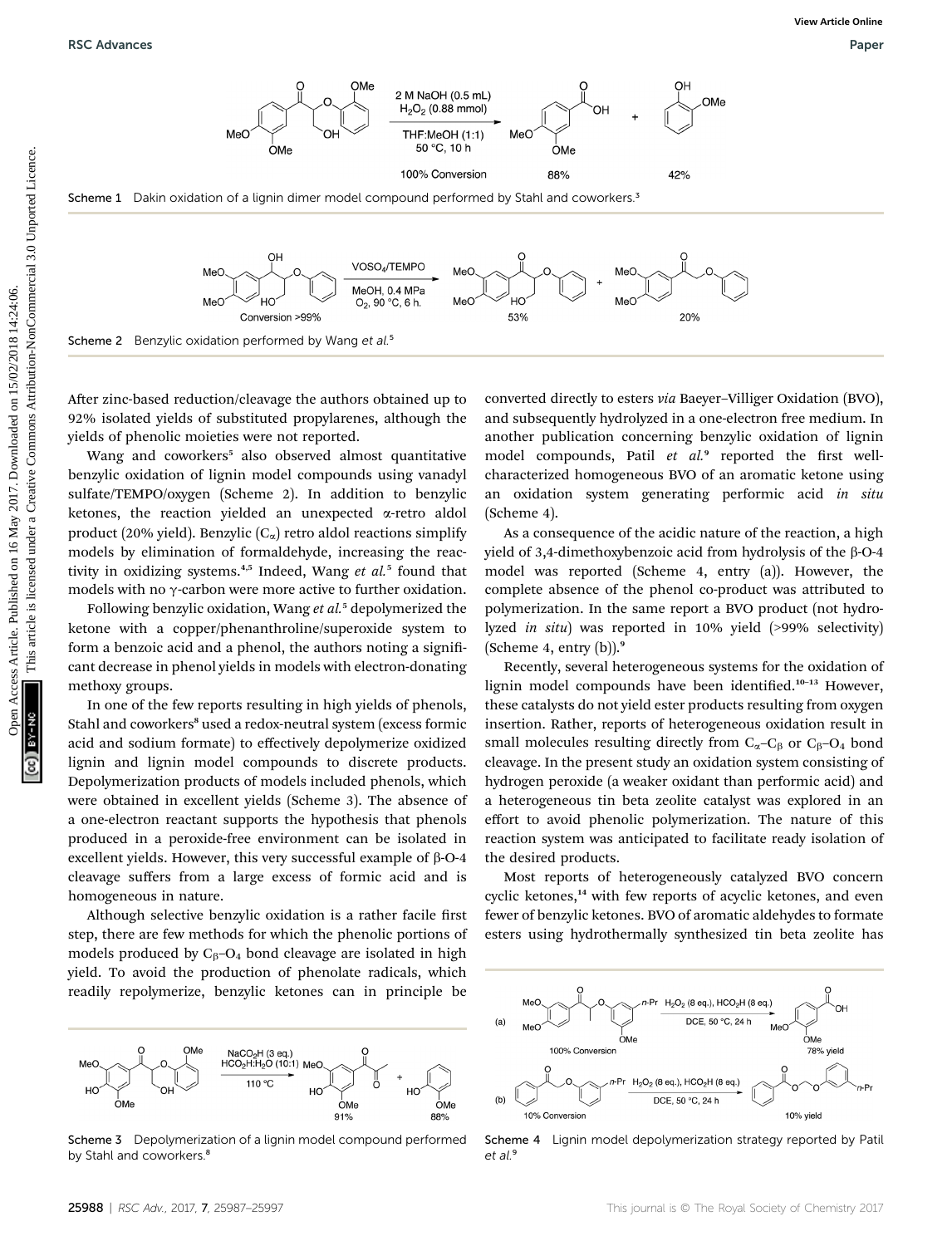been reported,<sup>15</sup> but employed highly active peroxyimidic acids. Panchgalle et al.<sup>16</sup> reported BVO of acetophenone derivatives using an ionic liquid as co-oxidant, but provided no details of the catalyst synthesis, characterization, or role of the ionic liquid. Hydrothermally synthesized tin beta zeolite has also been reported as being active in several other Lewis acid catalyzed reactions such as Meerwein–Ponndorf–Verley (MPV) reductions.<sup>17</sup> However, synthetic challenges such as long crystallization times (e.g., 20 days), and hazardous synthetic reagents (hydrofluoric acid) make large-scale hydrothermal synthesis of tin beta zeolite problematic.<sup>18</sup>

As an alternative to hydrothermal synthesis, tin beta zeolite has recently been synthesized using post-synthetic (PS) modi fication strategies.<sup>18-22</sup> Indeed, PS incorporation of tin into beta zeolite has presented numerous advantages over hydrothermal synthesis, e.g., higher tin loading, introduction of multiple active sites, and smaller beta particle size.<sup>18</sup> PS tin beta zeolite has been used for many of the same heterogeneously catalyzed reactions as its hydrothermally synthesized analogue, including BVO,<sup>14,18,20-22</sup> MPV reductions,<sup>14</sup> Oppenauer oxidations  $(OPO)$ ,<sup>14</sup> hydration of epoxides<sup>20</sup> and glucose isomerization.<sup>19</sup> In this work, we applied a PS tin beta zeolite/hydrogen peroxide oxidation system to acetophenone derivatives and dimeric lignin model compounds.

## 2. Results and discussion

### 2.1. Tin beta synthesis and characterization

Beta zeolite  $(Si : Al, 25 : 1)$  was first treated with 13 M nitric acid to afford dealuminated beta zeolite (De-Al beta) with a Si/Al ratio of >1800 (Table 1). The De-Al beta was treated with butyltin trichloride in toluene, followed by triethylamine to promote formation of Sn–O–Si bonds via hydrochloric acid elimination (procedure modified from Corma and coworkers).<sup>23</sup> The catalyst was then calcined at 500 °C for 3 h to remove remaining ligands, yielding tin beta zeolite with a Si/Sn ratio of 12 (Sn-beta, 3.7 wt% Sn).

The surface area and micropore volumes measured at each step of tin beta zeolite synthesis (Table 1) showed little variation, indicating that removal of framework aluminum did not lead to collapse of the zeolite lattice. Ammonia temperatureprogrammed desorption (NH3-TPD) was performed to measure the relative acidity of De-Al beta zeolite and tin beta zeolite. De-Al beta zeolite adsorbed a minimal amount of

ammonia, consistent with near complete removal of Al from the framework, while tin beta zeolite adsorbed 28.4 umol of ammonia per gram of catalyst. Most of the ammonia desorbed below 525 K during TPD, indicating that tin incorporation resulted in weakly acidic sites. Pore-size distribution measurements on the tin beta zeolite showed that 55% of the total pore volume corresponded to the mesopore range. This is noteworthy given that the presence of mesopores is critical to the reaction of bulky lignin model compounds, and ultimately lignin itself.

The preservation of beta zeolite structure was verified via XRD (Fig. 1). Additionally, subtle changes in the  $d_{302}$  interlayer spacing confirmed that first dealumination had occurred, with subsequent inclusion of tin. Indeed, the interlayer spacing of Hbeta zeolite was reduced from 3.864 Å (2 $\theta = 22.54^{\circ}$ ) to 3.817 Å  $(2\theta = 22.82^{\circ})$  upon dealumination but increased to 3.856 Å (2 $\theta$  = 22.59°) after incorporation of tin, consistent with the findings of Tang et al.<sup>20</sup> In addition to incorporation of tin into the beta zeolite framework, the presence of crystalline extra framework (EFW) tin was also observed ( $2\theta = 26.7^{\circ}$  and  $34.0^{\circ}$ ).<sup>19</sup> Application of the Scherrer equation indicated the average tin dioxide particle size to be 48 nm. EFW species are incorporated as a consequence of tin hydrolysis by adventitious water during grafting, or from calcination due to the high tin loading (3.7 wt%). The presence of water before calcination hydrolyzes Sn– Cl bonds, forming low-coordinate Sn–OH species; upon calcination, Sn–OH bonds in close spatial proximity dehydrate forming catalytically inactive  $SnO<sub>2</sub>$  crystals as opposed to Paper<br>
New representation of a record and the published on 16 May 2017. The control of a record of the second of the second of the second of the second of the second of the second of the second of the second of the second



Fig. 1 X-ray diffractograms of tin dioxide, H-beta, De-Al-beta, and Snbeta.

|  | Table 1 Si/Al ratio, surface area and pore-size distribution of zeolite samples. Tin loading is 3.7 wt% <sup><i>a.l</i>.</sup> |  |  |  |  |
|--|--------------------------------------------------------------------------------------------------------------------------------|--|--|--|--|
|  |                                                                                                                                |  |  |  |  |

| Zeolite    | Si/Al ratio       |                                                   | Pore volume <sup><math>e</math></sup> (cm <sup>3</sup> g <sup>-1</sup> ) |       |                   |                                       |  |
|------------|-------------------|---------------------------------------------------|--------------------------------------------------------------------------|-------|-------------------|---------------------------------------|--|
|            |                   | Surface $aread$ (m <sup>2</sup> g <sup>-1</sup> ) | Micro                                                                    | Meso  | Macro             | NH <sub>3</sub> ads. (µmol $g^{-1}$ ) |  |
| H-beta     | 25                | 480                                               | 0.142                                                                    | 0.253 | 0.161             | –                                     |  |
| De-Al beta | $>1800^b$         | 472                                               | 0.135                                                                    | 0.227 | $\hspace{0.05cm}$ | $\sim$ 1                              |  |
| Sn-beta    | $>$ 1800 $^{b,c}$ | 479                                               | 0.142                                                                    | 0.158 |                   | 28.4                                  |  |

<sup>a</sup> Micropore (2 nm), mesopore (2 nm-50 nm) macropore (>50 nm).  $^b$  Determined by ICP analysis.  $^c$  Determined by PIXE.  $^d$  Determined by BET method.  $e$  Micropore volume calculated from  $t$ -plot.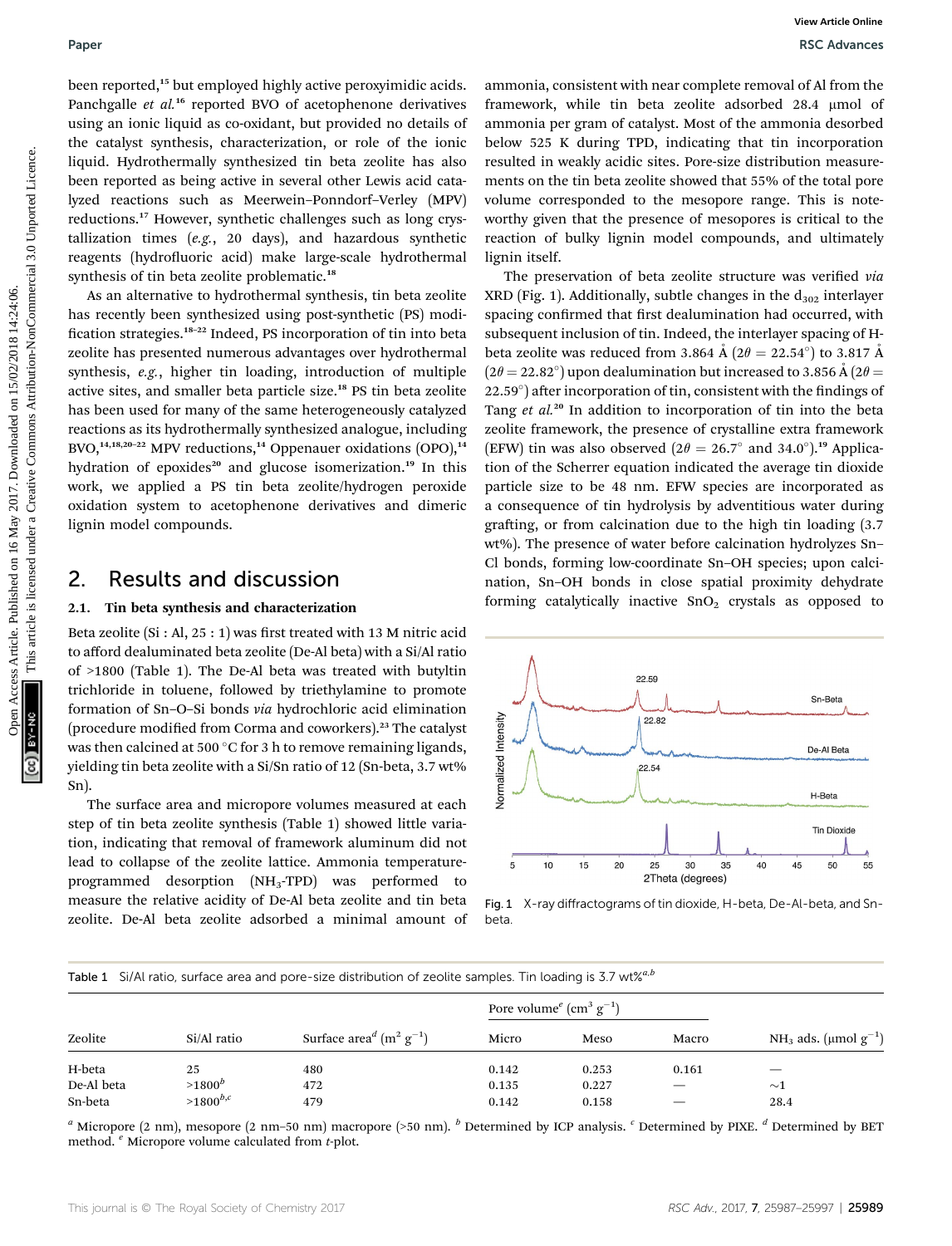framework Sn-O-Si bonds. Dijkmans et  $al.^{21}$  found the maximum tin loading for the PS tin beta zeolite used in their report without formation of EFW species to be approximately 2%.

Fig. 2 shows SEM images of De-Al beta and Sn-beta. SEM images of the dealuminated beta zeolite show highly textured particles characteristic of beta zeolite. Images of beta zeolite following tin incorporation show textured particles as well as a smaller  $(\sim 40 \text{ nm})$  secondary phase that is structurally different and which can be assigned to EFW tin dioxide.

In an effort to evaluate tin speciation,  $119$ Sn magic-anglespinning (MAS) nuclear magnetic resonance (NMR) spectroscopy was employed. 119Sn MAS NMR spectroscopy has been reported to effectively distinguish between EFW and framework tin species based on coordination number. Removal of water aids in the elucidation of open tetrahedral, closed tetrahedral and octahedral tin species present in the catalyst. To remove adsorbed water, tin beta zeolite was heated at 200 °C overnight in vacuo prior to data collection. Spectra of both the hydrated and dehydrated samples were collected, effectively monitoring the dehydration process.

As shown in Fig. 3,  $119$ Sn MAS NMR spectra for hydrated and dehydrated tin beta zeolite contain resonances for both octahedral and tetrahedral tin. The observed resonances in the spectrum of hydrated tin beta zeolite at  $-630$  ppm to  $-720$  ppm are assigned to the presence of hexa-coordinate hydrated tetrahedral tin species. Davis and coworkers<sup>19</sup> observed similar resonances centered at  $-688$  ppm and  $-700$  ppm for hydrated species. Penta-coordinate hydrous tin species present in the



Fig. 3 Comparison of <sup>119</sup>Sn MAS NMR spectra of tin dioxide, dehydrated tin beta zeolite, and hydrated tin beta zeolite.

spectrum of hydrated tin beta zeolite resonate at  $-579$  ppm, and are absent after dehydration. In a recent report, Yakimov et al.<sup>24</sup> observed penta-hydrated tin species at  $-581$  ppm. Crystalline tin dioxide resonating at  $-606$  ppm was also observed.

In the spectrum of the dehydrated tin beta zeolite (Fig. 3), a broad resonance at  $-437$  ppm indicates the presence of both open and closed tetrahedral tin species, which were previously hydrated.<sup>20,25</sup> Tetrahedrally coordinated tin species reported by Davis and coworkers<sup>19</sup> were centered at  $-424$  ppm and  $-443$  ppm after dehydration, the authors assigning the downfield resonance to open tin sites (strongly acidic,  $SnOH(OSi)<sub>3</sub>$ )



Fig. 2 SEM images of De-Al beta zeolite (left) and Sn-beta (right).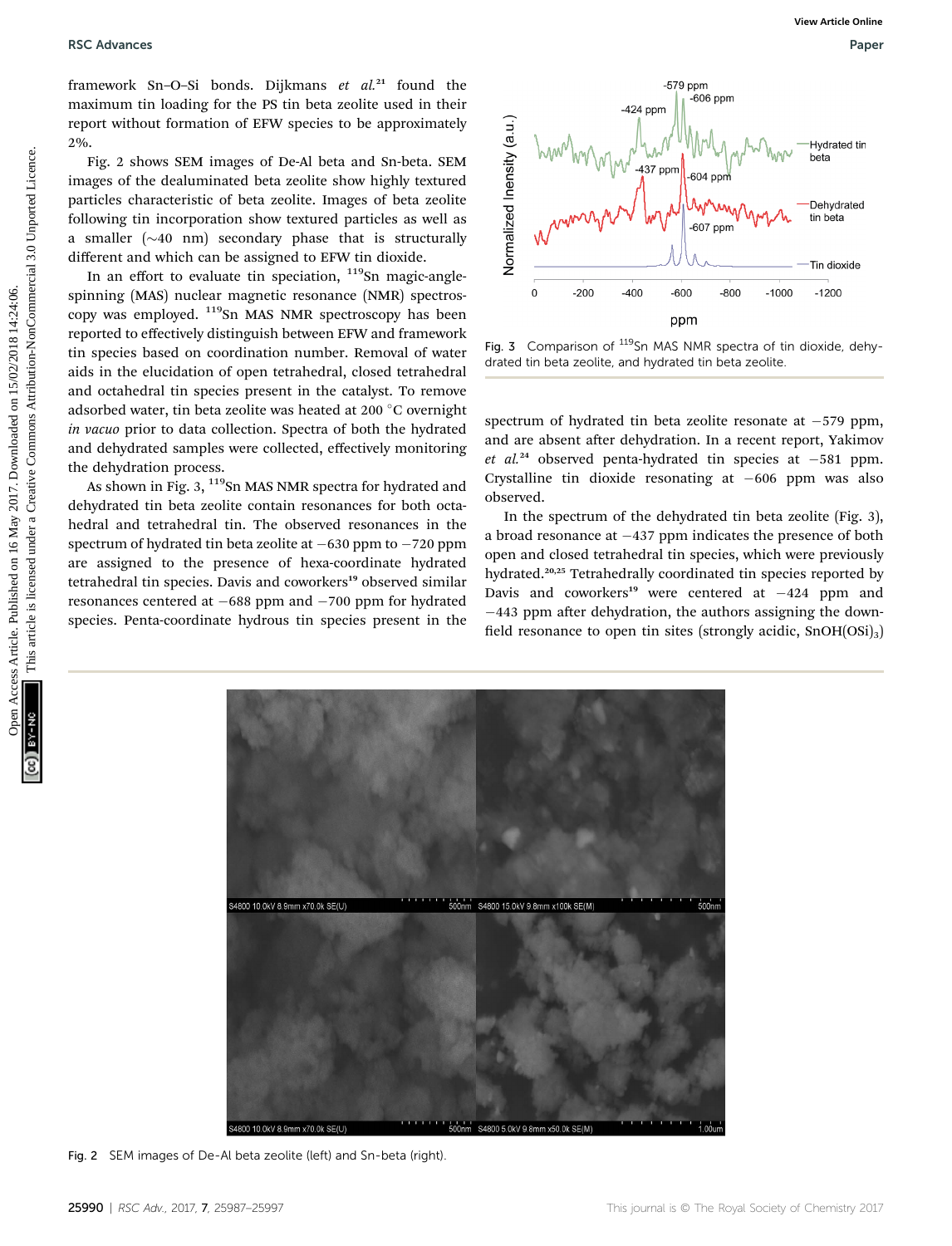and the upfield resonance to closed tin sites (weakly acidic,  $Sn(OSi)_4$ ). Following dehydration, crystalline tin dioxide was still present as indicated by a resonance centered at  $-604$  ppm corresponding to EFW tin (Fig. 3).

Diffuse reflectance UV-Vis spectroscopy is a sensitive technique that can distinguish between octahedral and tetrahedral  $Sn^{4+}$  to  $O^{2-}$  ligand to metal charge transfer.<sup>20</sup> A local intensity maximum at 200 nm suggests incorporation of tin into tetrahedral sites (ESI Fig. S1<sup>†</sup>), consistent with the finding of Davis et al.<sup>19</sup> who reported an intensity maximum at 203 nm. However, a broad intensity maximum at 281 nm arises from the presence of hexa-coordinate polymeric tin (EFW tin), which largely dominates the spectrum. Consequently, the spectrum of tin beta zeolite is similar to that of bulk tin dioxide (maximum at 270 nm).

Tin speciation was also investigated by X-ray photoelectron spectroscopy (XPS). The spectrum of tin beta zeolite contained broad signals centered around 486.0 eV and 494.6 eV corresponding to tin  $3d_{3/2}$  and  $3d_{5/2}$  photoelectrons (Fig. 4). In comparison, the  $3d_{3/2}$  and  $3d_{5/2}$  photoelectrons of crystalline tin dioxide produced signal maxima at 487.0 eV and 495.5 eV, the signals being much narrower (FWHM  $=$  1.6 eV) than the corresponding signals for dehydrated tin beta (FHWM  $=$  3.7 eV). We propose that line broadening in the spectrum of dehydrated tin beta is due to the presence of overlapping signals from a mixture of octahedral and tetrahedral  $Sn^{4+}$  species, consistent with the data presented above.

In summary, characterization of the synthesized tin beta zeolite confirmed the presence of tetrahedral  $Sn^{4+}$  species. Given that Lewis acid sites are believed to be responsible for Baeyer-Villiger catalysis,<sup>14</sup> such low coordinate Sn species should function as active sites. These correspond to the "open" and "closed" tetrahedral tin sites observed by <sup>119</sup>Sn MAS NMR spectroscopy, although other coordinatively unsaturated amorphous tin species on the catalyst surface could also contribute to catalysis.

### 2.2. BVO of simple cyclic and acyclic ketones

In nearly all cases, literature reports of heterogeneous BVO concern cyclic ketones. Thus, in order to compare the catalyst in



Fig. 4 XPS spectra of tin beta zeolite and tin dioxide in the Sn 3d region. The state of the state of the state of the state of the SC Scheme 5 BVO of 2-adamantanone.

this work with those reported in the literature, 2-adamantanone was oxidized using the tin beta zeolite/ $H_2O_2$  system (Scheme 5). 2-Adamantanone is less susceptible to the hydroxylation sidereactions discussed below, which makes 2-adamantanone a valuable probe molecule to aid in discerning reactivity trends. After 24 h at 80  $^{\circ}$ C the corresponding lactone was obtained in 83% yield (>99% selectivity), comparable to previous reports for tin beta zeolite/ $H_2O_2$ <sup>18,22</sup>

The tin beta zeolite/hydrogen peroxide oxidation system was then used to investigate BVO of acetophenone 1 (Table 2). Low yields of phenyl acetate (1a, 33%) were observed as a result of poor electron donation to the carbonyl oxygen, slowing nucleophilic addition of hydrogen peroxide.26,27 Alkyl migration from the Criegee intermediate is considered to be the rate-limiting step, however, when using weak oxidants such as hydrogen peroxide, the rate-limiting step can become nucleophilic addition.<sup>28</sup> While this result is disappointing, angiosperm and gymnosperm lignins are the result of coniferyl (G) and sinapyl (S) alcohol polymerization, these monolignols containing one and two methoxy group(s), respectively. Therefore, addition of an electron-donating group (EDG) was investigated to determine if it positively affects catalyst activity.<sup>26,27</sup> Indeed, when EDGs were present (i.e., methyl and methoxy groups, corresponding to 2 and 3, respectively), a higher yield of the corresponding phenyl acetate (2a, 3a) was observed. Due to an EDG influenced increase in the basicity of the carbonyl oxygen, $27$  3 was converted in 81% yield to **3a** at 45  $^{\circ} \mathrm{C}$  after 24 h. When the temperature was increased to 80  $^{\circ}$ C selectivity decreased from 90% to 83%, and a notable darkening of the reaction mixture was observed, implying formation of phenolic resins. To demonstrate facile cleavage of the ester, after BVO 4'-methoxyphenyl acetate (3a) was hydrolyzed to 4-methoxyphenol (9b, 98% yield) using potassium carbonate and methanol at room temperature for 30 min.<sup>29</sup> Paper<br>
Non-May 2012 and the united of the state of the state of the state of the state of the state of the state of the state of the state of the state of the state of the state of the state of the state of the state of th

Considering that 4 contains an EDG in the ortho-position, surprisingly low yields of 4a were observed (Table 2). This could be due to hindrance of the *ortho*-substituent to both coordination of 4 to the catalyst surface, and alkyl migration. A similar effect was observed for 5, which contains both meta and paramethoxy groups, and which gave 5a in 58% yield. In reactions with poor selectivity, such as the BVO of 1 and 4, water-soluble resins were also obtained. Likely the product of direct hydroxylation (discussed below) or phenolic radical coupling following ester hydrolysis, resin formation was much more prevalent at 80 °C than 45 °C (as in the case of model 3), presumably due to the increased rate of hydrogen peroxide homolysis. Additionally, mequinol was detected in 9% yield from hydrolysis of model 3a at 45  $\degree$ C (Table 2). Hydrolysis could have occurred during the reaction, during reaction work up, or in the gas chromatograph inlet.

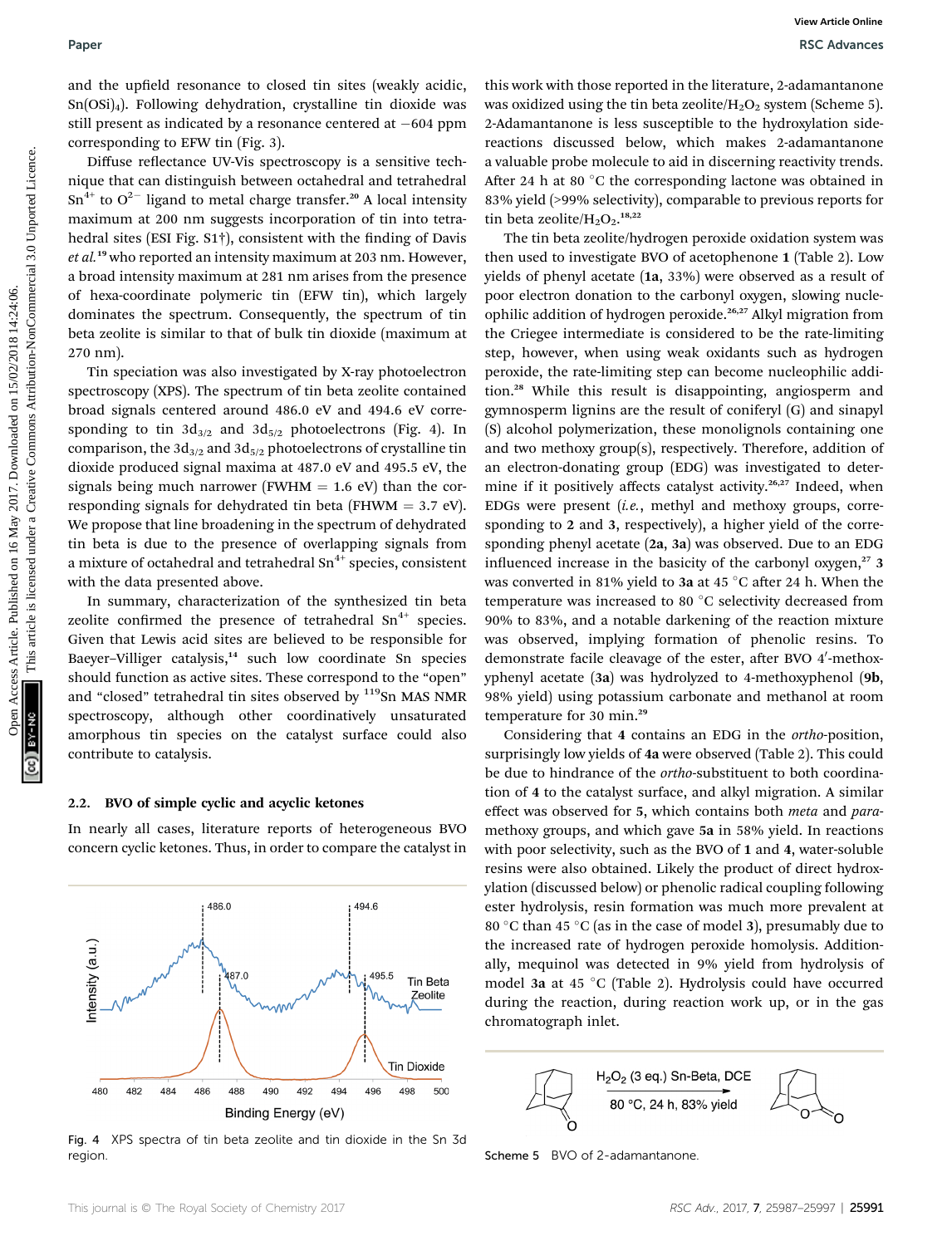Table 2 BVO of acetophenone derivatives using tin beta zeolite/hydrogen peroxide oxidation system<sup>4</sup>



 $^a$  All reactions were performed in 1,2-dichloroethane at 80  $^{\circ}$ C for 24 h unless otherwise noted.  $^b$  Reaction was conducted at 45  $^{\circ}$ C. Control reactions were run with crystalline tin oxide (2% conversion) and dealuminated beta zeolite (1% conversion), yielding only trace amounts of 4′-methoxyphenyl acetate, 3**a**, at 80 °C. Mequinol, **9b**, was observed in 9% yield in the reaction of model 3. Phenol was observed in 23% yield in the reaction of model 1.

Given the high yield of 3a, compound 3 was selected for a catalyst reusability study (Fig. 5). After each sequential cycle the catalyst was thermally regenerated at 500 °C in air for 3 h. Minimal loss in activity (3% yield) was observed after the  $3<sup>rd</sup>$ catalytic cycle.

Using 3 as a probe molecule, solvent effects in the tin beta zeolite/H $_{2} \mathrm{O}_{2}$  oxidation system were explored at 45 °C (Table 3). Initially, water-miscible solvents were evaluated (e.g., ethanol), however they generally afforded modest yields. Acetonitrile was also tested, since in the presence of  $H_2O_2$  it forms peroxyimidic acid, a more powerful oxidant/nucleophile than  $H_2O_2$ . However, results were disappointing, a 24% yield of 4-methoxyphenol being obtained from ester hydrolysis. Other solvents (e.g., toluene) were also determined to be compatible with this oxidation system. They were not considered further in this study



Fig. 5 Results of catalyst reusability study. Cycles one and two were run in duplicate and yields are reported as averages of the two runs. Cycle three is reported as a single run due to limited catalyst availability.

due to the low solubility of lignin in non-polar solvents, but provide potential for other heterogeneous BVO applications.

Of the solvents evaluated, 1,2-dichloroethane (which is water immiscible) gave the highest yield of phenyl acetate. The resistance to oxidation and immiscibility of chlorinated solvents has previously been reported to yield high conversions in BVO reactions as demonstrated with chlorobenzene.<sup>18</sup> The use of a biphasic system limits the solubility of hydrogen peroxide in the organic solvent, decreasing the prevalence of side reactions such as direct ring hydroxylation and ester hydrolysis, which occur readily at temperatures above 45 °C. In BVO, hydrogen peroxide acts as a two-electron oxidant,

Table 3 BVO of 3 using tin beta zeolite/hydrogen peroxide in different solvents<sup>a</sup>

| Conversion<br>(%) | Selectivity<br>(%) | Yield 3a<br>(%) |  |
|-------------------|--------------------|-----------------|--|
|                   |                    | 45              |  |
| 40                | 3                  | 1               |  |
| 72                | 95                 | 68              |  |
| 55                | >99                | 55              |  |
| 99                | 49                 | 49              |  |
| 90                | 90                 | 81              |  |
| 99                | 83                 | 83              |  |
|                   | 48                 | 95              |  |

 $a$  Selectivity and yields are expressed in terms of  $4'$ -methoxyphenyl acetate, **3a**. Reactions were conducted at 45  $^{\circ}$ C unless otherwise noted.  $^b$  In the case of BVO with acetonitrile, ester hydrolysis resulted in 24% yield of 4-methoxyphenol, **9b.** <sup>c</sup> Reaction conducted at 80 °C.<br>
<sup>d</sup> **9b** was observed in 31% yield.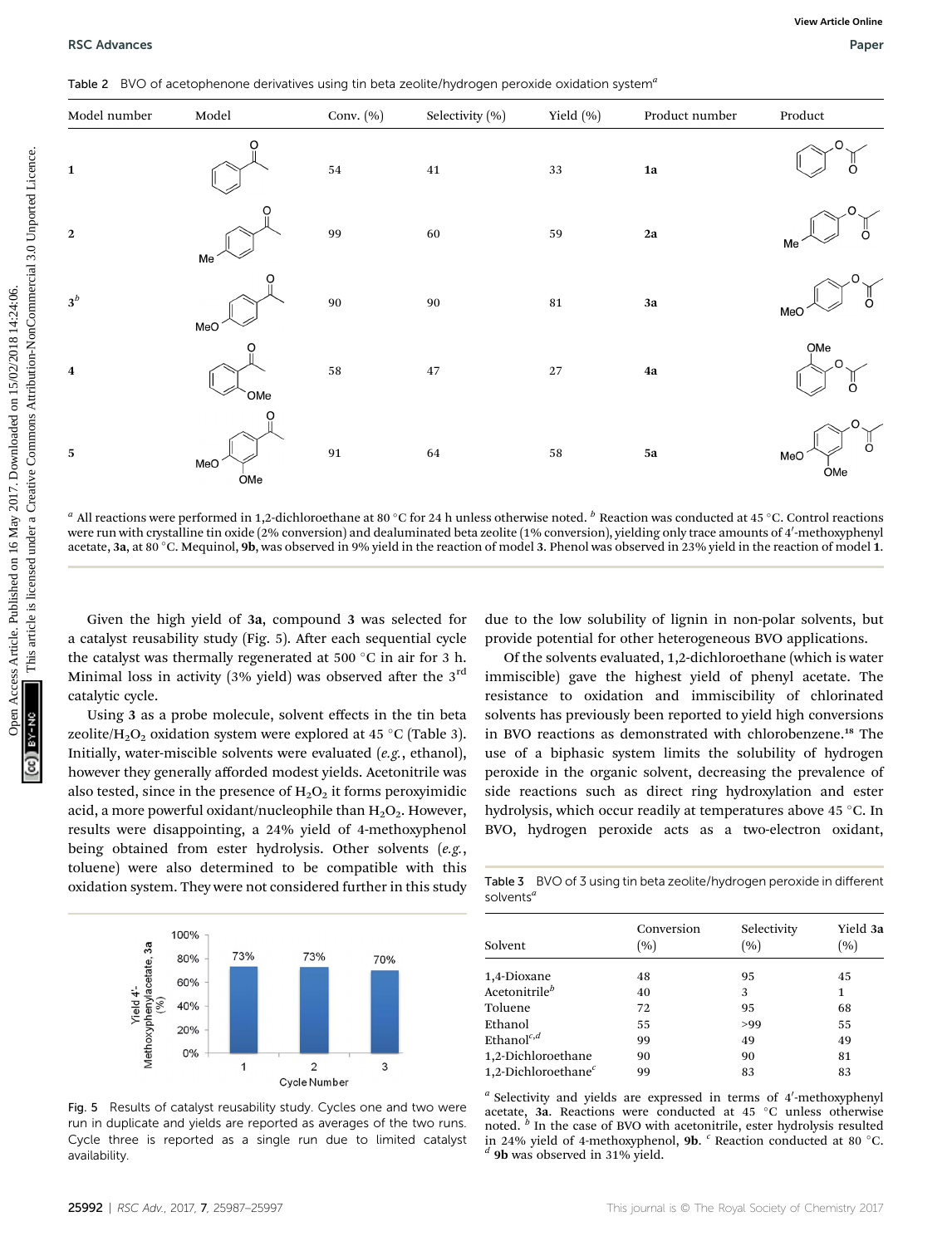performing nucleophilic addition to form the Criegee intermediate. However, as the temperature is increased hydrogen peroxide decomposition is accelerated. Homolysis of the peroxide bond forms hydroxyl radicals that are very active oneelectron oxidants. Hydroxyl radicals can perform direct ring hydroxylation as well as many other side-reactions.<sup>26</sup> In competition with BVO, direct ring-hydroxylation reactions can involve both starting material and BVO products. Without the presence of an organic layer (*i.e.*, using a single aqueous phase at 80  $^{\circ}$ C), reactions resulted in the production of a dark insoluble phenolic resin or tar, as has been reported for similar reactions (i.e., hydrogen peroxide mediated oxidation of benzene to phenol).<sup>6</sup> Interestingly, at low temperatures the highest selectivity was obtained when ethanol was the solvent. However when the reaction temperature was increased, lower selectivity and an increased yield of unidentifiable products was observed. In the case of ethanol at 80  $^{\circ}$ C, mequinol (**9b**) was obtained in 31% yield, whereas 9b was not observed when the solvent was DCE, consistent with decreased ester hydrolysis in the biphasic system. Paper<br>
Paper Week However, as the compensation on the Criegge inter-<br>
Since the competent of a model of any since the competent of a model of the creative Commons are the competent on the<br>
person content of the competent o

### 2.3. BVO of lignin model compounds

Using the tin beta zeolite/hydrogen peroxide oxidation system, selected lignin dimer model compounds, similar to the retro aldol products of  $\alpha$ -position oxidation observed by Wang *et al.*,<sup>5</sup><br>ware oxidized in good to moderate violds. In the reaction of were oxidized in good to moderate yields. In the reaction of these lignin model compounds, increased amounts of hydrogen peroxide were used due to their lower reactivity as compared to acetophenone derivatives, which can be attributed to their increased steric bulk. Ketone compounds representing the product of benzylic alcohol oxidation in  $\beta$ -O-4 and  $\beta$ -1 linkages were converted to their respective BVO products as shown in Table 4.

Small amounts of the corresponding phenol were detected in the reactions of 6 and 7, likely resulting from hydrolysis of the ester during aqueous workup or thermal cleavage upon injection during gas chromatography. In the case of compounds 6–8, no 4-methoxybenzoic acid resulting from alkyl migration was present.

The crystal structure of the BVO product of lignin dimer 6 is shown below (Fig. 6a). The crystal structure confirms that the product, 6a, is the result of aryl migration. 6a is over twice the length (15.3 Å) of the pore openings in zeolite beta (7 Å), inhibiting its diffusion through the micropore system. Although in some confirmations (via rotation about the  $C_8 - C_9$  bond) 6a may be able to enter the pore system, conformational requirements of the reaction intermediates (specifically the Criegee intermediate) make the occurrence of BVO in micropores unlikely. Consequently, catalysis likely takes place at tin centers located in mesopores. The crystal structure of BVO product 7a was also determined (Fig. 6b; see also Tables S1–S9 in the ESI† for additional details of the structures of 6a and 7a).

The occurrence of selective aryl migration is contrary to the findings of Patil and coworkers<sup>9</sup> who found that alkyl migration was preferred over aryl migration for all lignin model compounds in their homogeneous oxidation system. In our work the *p*-methoxybenzene migrating group was presumably better able to stabilize positive charge accumulation in the Criegee intermediate, consistent with DFT studies acetophenones.<sup>27</sup>

Regioselective aryl migration was observed for all cases excluding BVO of anisoin 9, where mixed selectivity was observed. Anisoin, 9, was converted almost quantitatively with 7 eq. of hydrogen peroxide at 80  $^{\circ}\mathrm{C}$  to products consistent with BVO, the reaction resulting primarily in alkyl migration. The observed change in selectivity is a result of polarization of the  $C_\beta$ -OH group that stabilizes the partial positive charge during  $C_\beta$ 

Table 4 BVO of lignin dimer model compounds using tin beta zeolite/hydrogen peroxide oxidation system<sup>4</sup>

| Model Number     | Model                            | Conv. (%) | Selectivity<br>(%) | Yield (%)   | Product<br>number | Product                                            |
|------------------|----------------------------------|-----------|--------------------|-------------|-------------------|----------------------------------------------------|
| 6                | O<br>$\Omega$<br>MeO<br>`OMe     | 86        | 37                 | 32          | 6a                | OMe<br>MeO                                         |
| $\overline{7}$   | OMe<br>$\Omega$<br>MeO           | 81        | 26                 | 21          | 7a                | MeO<br>MeO                                         |
| 8                | OMe<br>MeO                       | 41        | 22                 | 9           | 8a                | `OMe<br>MeO                                        |
| $\boldsymbol{9}$ | OMe<br>ÒН<br>$M \trianglelefteq$ | 94        | 23                 | $22^b$ , 15 | 9a, 9b            | ,OH<br>`OH<br>MeO <sup>®</sup><br>MeO <sup>®</sup> |

 $^a$  Product yields were determined by <sup>1</sup>H-NMR spectroscopy using an internal standard. Mequinol, **9b** was observed in 3% and 2% yields in the reaction of models  $6$  and  $7$ , respectively.  $\frac{b}{c}$  Isolated product yield.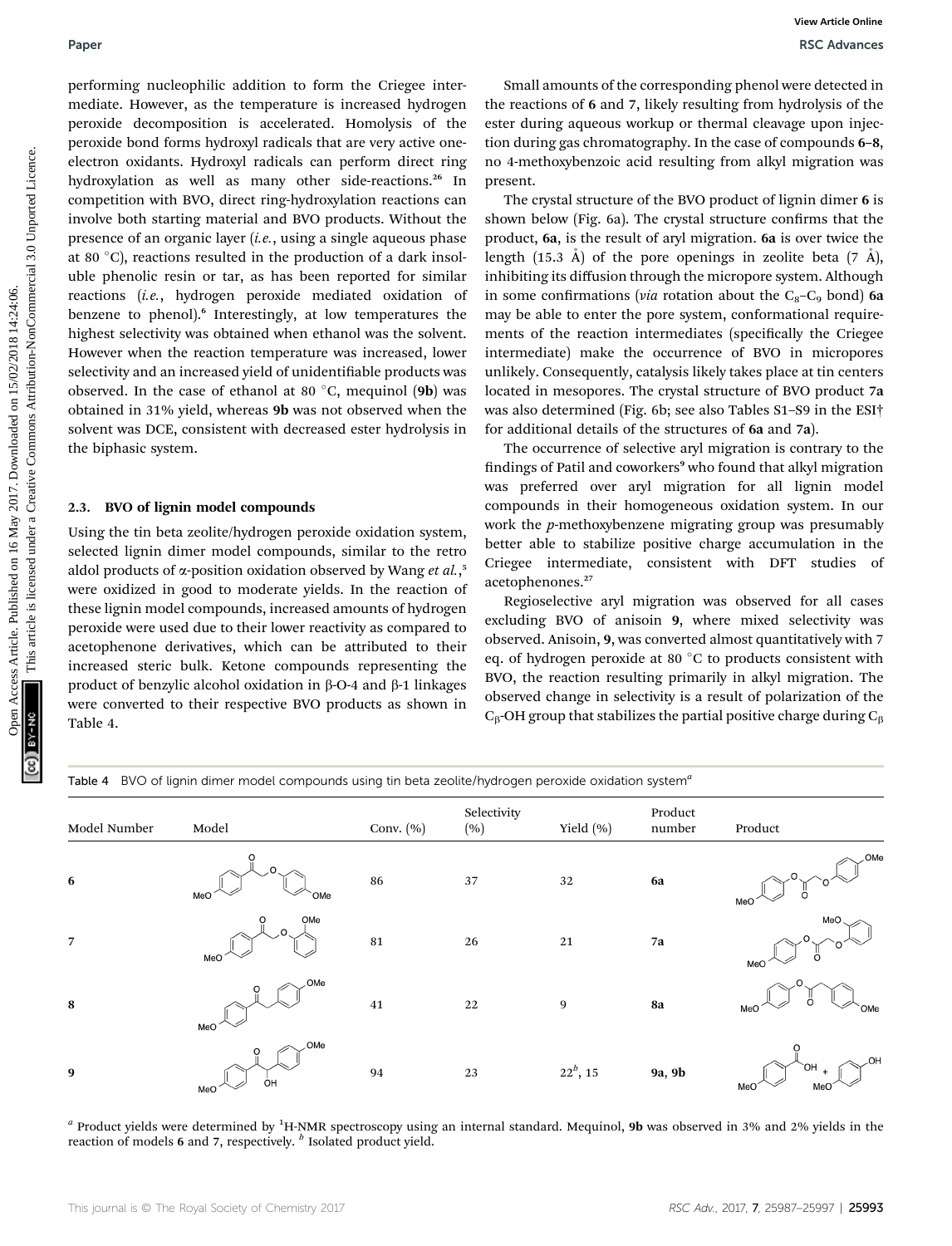

Fig. 6 (a) Crystal structure of the Baeyer–Villiger oxidation product 6a of 2-(4-methoxyphenoxy)-1-(4-methoxyphenyl)-ethanone (6). (b) Crystal structure of the Baeyer–Villiger oxidation product 7a of 2-(4 methoxyphenoxy)-1-(4-methoxyphenyl)-ethanone (7). Crystals of 7a were twinned by non-merohedry, and there were two molecules in the asymmetric unit. For the sake of clarity, only one of the independent molecules is shown.

alkyl migration in the Criegee intermediate. Hemiacetal decomposition followed by aldehyde oxidation after BVO resulted in 4′-methoxybenzoic acid, **9a** (22%). Mequinol, **9b**, was also detected (15%), resulting from aryl migration.

Patil et al.<sup>9</sup> first reported homogenous BVO of lignin model dimer compounds under a formic acid/hydrogen peroxide environment, achieving a maximum yield of 10% of the BVO product of alkyl migration (Scheme 4). In the same report, using a more complex model they reported a 78% yield of benzoic acid from cleavage of the ester but observed polymerization of the phenolic co-product. In this work we obtained ester yields of respectively 32% and 21% in the BVO of  $\beta$ -O-4 model compounds 6 and 7 using tin beta zeolite/ $H_2O_2$ , which can be cleaved in a second step  $recover$  phenolic moieties. Furthermore,  $\beta$ -1 model compounds were also successfully oxidized. Moreover, the heterogeneous nature of this catalytic system makes this reaction more industrially applicable due to generation of water as a coproduct and separation of the catalyst by filtration.

On the other hand, the effects of direct hydroxylation of the aromatic groups are reflected in the moderate yields. Ester yields were found to be affected by reaction time, temperature and hydrogen peroxide concentration. Low yields can be caused by hydrolysis of BVO products to form phenols that are susceptible to multiple hydroxylations, as well as  $H_2O_2$  homolysis, which limits the conversion of the ketone reactant. In an effort to improve product yields, staging of the  $H_2O_2$  addition was investigated. However, the addition of aliquots of  $H_2O_2$  over a three-day period (14 eq. initially and 7 eq. after 24 h) led to mass balances as low as 14%, due to formation of insoluble phenolic resins.

# 3. Experimental methods

### 3.1. Catalyst characterization

X-ray diffractograms were collected on a Phillips PW 3040 X-ray diffractometer using Cu K<sub>a</sub> radiation ( $\lambda = 1.54184$  Å) and a step

size of 0.02°. X-ray diffractograms were referenced to the International Centre for Diffractogram Data (ICDD) database. Elemental concentrations were determined by Proton-Induced X-ray Emission (PIXE) (Elemental Analysis Inc., Lexington, KY).

Room temperature solid state NMR spectra were acquired using a Tecmag Redstone spectrometer (Tecmag, Inc., Houston, TX) operating at 111.917 MHz for <sup>119</sup>Sn (7.05 T static magnetic field). Samples were packed into 7.5 mm zirconia rotors and sealed with Teflon or Kel-F end caps (Revolution NMR, LLC, Fort Collins, CO). Experiments were performed using a 7.5 mm double resonance MAS probe (Varian, Palo Alto, CA). All <sup>119</sup>Sn spectra were acquired under MAS at 5 kHz at ambient conditions. <sup>119</sup>Sn chemical shifts are reported relative to samarium stannate at  $-102.6$  ppm with an accuracy of  $\pm 0.4$  ppm.  $119$ Sn spectra were collected with a single pulse on  $119$ Sn followed by acquisition. All spectra were acquired with a 50 second recycle delay and a 2.56 ms acquisition time. Dehydrated samples were heated to 473 K in vacuo overnight, prior to data collection.

Scanning electron microscopy (SEM) was performed on a Hitachi S-2700 microscope equipped with a  $LaB<sub>6</sub>$  gun and a PGT EDS analyzer with thin window detector. Samples were gold-coated prior to imaging. Brunauer–Emmett–Teller (BET) surface area and micropore volume measurements were determined by nitrogen adsorption at 77 K using a Micromeritics Gemini VII analyzer. Prior to measurement, samples were degassed at 423 K under nitrogen. X-ray Photoelectron Spectroscopy (XPS) was performed on a Kratos Axis HSi X-ray photoelectron spectrometer equipped with a charge neutralizer and magnetic focusing lens, using a monochromated Mg  $K_{\alpha}$  X-ray source ( $hv = 1253.6$  eV). Spectra were referenced to the adventitious C 1s peak at 284.6 eV. Prior to analysis, XPS samples were dried under high vacuum at 303 K and then transferred to an in situ stage where they were dried at 673 K in vacuo for 1 h. UV-Vis Diffuse Reflectance spectra were collected on a Varian Cary 5000 spectrometer using barium sulfate as a reference.  $NH<sub>3</sub>-TPD$  experiments were performed on a Micromeritics AutoChem II analyzer using 0.500 g of sample. In each case the sample was first dehydrated at 673 K under argon for 1 h, cooled to 363 K and saturated with  $NH<sub>3</sub>$  (1% in helium, 50 sccm) for 1 h. Next, the sample was purged with He (120 sccm) for 1 h. The sample was then heated to 1023 K at 10 K  $min^{-1}$ . Effluent gas was analyzed using a mass spectrometer (Pfeiffer Thermostar GSD301), the signal at  $m/z = 15$  being used to monitor NH<sub>3</sub>. **PSC Advances**<br> **Example 2018**<br> **Example 2018**<br> **Example 2018**<br> **Example 2018**<br> **Example 2018**<br> **Example 2018**<br> **Example 2018**<br> **Example 2018**<br> **Example 2018**<br> **Example 2018**<br> **Example 2018**<br> **Example 2018**<br> **Example 2018** 

> Single crystal X-ray diffraction data were collected at 90.0(2) K on a Bruker-Nonius X8 Proteum diffractometer with gradedmultilayer focused Cu  $K_{\alpha}$  X-rays. Raw data were integrated, scaled, merged and corrected for Lorentz-polarization effects using the APEX2 package.<sup>30</sup> Corrections for absorption were applied using SADABS.<sup>31</sup> The structure was solved by direct methods (SHELXT)<sup>32</sup> and refined against  $F^2$  by weighted fullmatrix least-squares (SHELXL-2014).<sup>33</sup> Hydrogen atoms were found in difference maps but subsequently placed at calculated positions and refined using a riding model. Non-hydrogen atoms were refined with anisotropic displacement parameters. The final structure model was checked using an R-tensor<sup>34</sup> and by Platon/checkCIF.<sup>35</sup> Atomic scattering factors were taken from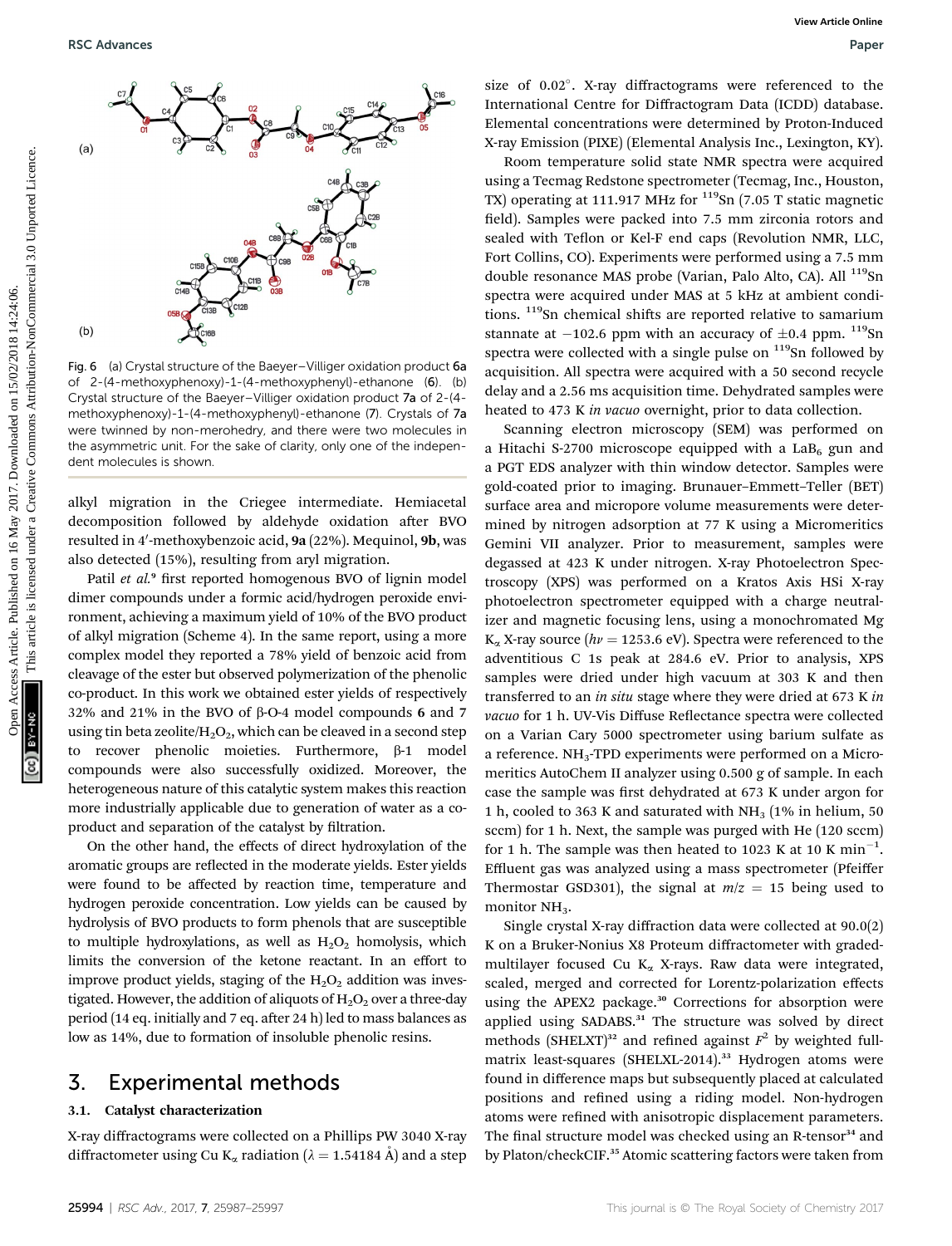the International Tables for Crystallography.<sup>36</sup> Crystal structure data are deposited at the Cambridge Crystallographic Data Center (CCDC deposition numbers 1541264 and 1541265).†

### 3.2. Synthesis of grafted tin beta zeolite (Si : Al ratio =  $25:1$ )

Commercial H-beta-zeolite (25 g), obtained from Clariant®  $(Si : Al ratio = 25 : 1)$ , was treated with 13 M nitric acid and heated at 353 K overnight (solid/liquid ratio  $= 1$  g/20 mL). The mixture was filtered and washed with deionized water until neutral. This dealumination procedure was repeated a second time. Two batches were mixed and dried in vacuo overnight at 343 K, yielding De-Al beta (42.8 g). De-Al beta was added to a solution of butyltin trichloride (7.6 mL, 45.6 mmol) in anhydrous toluene (150 mL) under nitrogen and stirred at room temperature for 1 h. The solution was neutralized by addition of triethylamine (17.6 mL, 126.2 mmol) and stirred for 1 h. The suspension was then filtered, washed with toluene (500 mL), and dried overnight in a vacuum oven. The catalyst was heated in air to 623 K for 30 min followed by calcination at 773 K for 3 h, yielding 37.3 g of Sn-beta zeolite.

### 3.3. Synthesis of lignin model compounds

Model compounds 6 (ref. 37) and 7 (ref. 38) were synthesized according to literature procedures which are included in the ESI.†

### 3.4. Procedure for Baeyer–Villiger oxidations

All reagents were purchased from Fisher Scientific or Sigma Aldrich and were used without further purification, unless stated otherwise. In a typical reaction, tin beta zeolite (0.150 g), 4-methoxyacetophenone, 3 (0.451 g, 3 mmol), 1,2-dichloroethane (3 g) and 30% hydrogen peroxide (2 mL, 20 mmol) were added to a 50 mL round-bottomed flask equipped with a jacketed water-cooled condenser, and heated at the desired temperature with stirring for 24 h. After completion of the reaction, the suspension was filtered through a Nylon® membrane (0.45  $\mu$ m pore size). The catalyst was rinsed with dichloroethane (5 mL  $\times$  2) and water (5 mL  $\times$  2). The biphasic mixture was separated and the aqueous layer was extracted with dichloroethane (2 mL  $\times$  3) and dried over magnesium sulfate. In the case of reusability experiments, the catalyst was calcined at 500  $^{\circ} \mathrm{C}$  for 3 h and allowed to cool to room temperature prior to being reused. For the hydrolysis of 3a, potassium carbonate (0.455 g, 3.3 mmol) in methanol (3 g) was added to the reaction mixture. The mixture was stirred for 30 min at room temperature and was then neutralized with hydrochloric acid to afford 4 methoxyphenol 9b (0.307 g, 98% yield).

3.4.1 Baeyer–Villiger oxidation of 2-(4-methoxyphenoxy)-1- (4-methoxyphenyl)-ethanone (6). Tin beta zeolite (0.15 g), 2-(4 methoxyphenoxy)-1-(4-methoxyphenyl)-ethanone (0.41 g, 1.5 mmol), 1,2-dichloroethane (3 g) and 30% hydrogen peroxide (2 mL, 20 mmol) were added to a 50 mL round-bottomed flask equipped with a jacketed water-cooled condenser, and heated at the desired temperature with stirring (80  $^{\circ}$ C, 24 h). BVO product 6a was isolated as described above as orange-brown crystals. GCMS: m/z 288.1 (24%), 260.1 (10%), 137.1 (100%), 123.1 (17%),

107.1 (24%) and <sup>1</sup>H-NMR (400 MHz, CDCl<sub>3</sub>)  $\delta$ : 7.05-7.00 (m, 2H), 6.95–6.92, (m, 2H), 6.90–6.85 (m, 2H), 4.80 (s, 2H), 3.80 (s, 3H), 3.78 (s, 3H). <sup>13</sup>C-NMR (100 MHz, CDCl<sub>3</sub>)  $\delta$ : 168.3, 157.7, 155.0, 152.2, 143.8, 122.3, 116.3, 115.0, 114.9, 66.7, 55.9, 55.8 (see Fig. S2 and S3 in the ESI†). Ferrocene  $(10 \text{ mg } \text{mL}^{-1})$  was used as an internal standard to quantify the yield of products in the crude product mixture. HRMS (ESI)  $m/z$  [M<sup>+</sup>H] calculated for  $C_{16}H_{16}O_5 = 289.1076$ , experimental = 289.1072.

3.4.2 Baeyer–Villiger oxidation of 2-(2-methoxyphenoxy)-1- (4-methoxyphenyl)-ethanone (7). Tin beta zeolite (0.150 g), 2- (2-methoxyphenoxy)-1-(4-methoxyphenyl)-ethanone (0.41 g, 1.5 mmol), 1,2-dichloroethane (3 g) and 30% hydrogen peroxide (2 mL, 20 mmol) were added to a 50 mL round-bottomed flask equipped with a jacketed water-cooled condenser, and heated at the desired temperature with stirring (80  $^{\circ}$ C, 24 h). BVO product 7a was isolated as pale yellow crystals. GCMS: m/z 288.1 (16%), 260.1 (17%), 137.1 (100%), 122.1 (49%), 109.1 (15%) and <sup>1</sup>H-NMR (400 MHz, CDCl<sub>3</sub>)  $\delta$ : 7.04-7.00 (m, 2H), 6.98-6.86 (m, 6H), 4.92 (s, 2H), 3.90 (s, 3H), 3.79 (s, 3H). 13C-NMR (100 MHz, CDCl3) d: 168.3, 157.7, 150.1, 147.4, 143.9, 123.2, 122.3, 121.0, 115.4, 114.7, 112.5, 67.0, 56.1, 55.8 (see Fig. S4 and S5 in the ESI†). Ferrocene (10 mg mL $^{-1}$ ) was used as an internal standard to quantify the yield of products in the crude product mixture. HRMS (ESI)  $m/z$  [M<sup>+</sup>H] calculated for C<sub>16</sub>H<sub>16</sub>O<sub>5</sub> = 289.1076,  $experimental = 289.1070.$ Paper<br>
One International Tables for Capsability,<sup>26</sup>Cystal article. 2011, 0.58 80.2<sub>0</sub>1, 23:06, 0.401, 0.00 ABT<sub>s</sub>, COCl<sub>3</sub> 2.7.05–201 (m)<br>
data are deposited the beat settle (61 ad ratio - 28:11), 0.39 80.2<sub>0</sub>1, 23:06, 2

3.4.3 Baeyer–Villiger oxidation of desoxyanisoin (8). Tin beta zeolite (0.15 g), desoxyanisoin (0.39 g, 1.5 mmol), 1,2 dichloroethane (3 g) and 30% hydrogen peroxide (2 mL, 20 mmol) were added to a 50 mL round-bottomed flask equipped with a jacketed water-cooled condenser, and heated at the desired temperature with stirring (80  $^{\circ}$ C, 24 h). BVO product 8a was isolated as a white solid. GCMS:  $m/z$  272.1 (4%), 148.1 (100%), 121.1 (95%) and <sup>1</sup>H-NMR (400 MHz, CDCl<sub>3</sub>)  $\delta$ : 8.06-8.03, 7.31–7.29 (m, 2H), 6.98–6.96 (m, 2H), 6.89–6.87 (m, 2H), 3.88 (s, 2H), 3.81 (s, 3H), 3.71 (s, 3H). <sup>13</sup>C-NMR (100 MHz, CDCl3) d: 170.9, 159.1, 144.5, 131.1, 130.6, 128.8, 122.4, 114.6, 114.4, 114.0, 55.8, 55.5, 40.7 (see Fig. S6 and S7 in the ESI†). Ferrocene (10 mg  $mL^{-1}$ ) was used as an internal standard to quantify the yield of products in the crude product mixture. HRMS (ESI)  $m/z$  [M<sup>+</sup>H] calculated for C<sub>16</sub>H<sub>16</sub>O<sub>4</sub> = 273.1127, experimental  $= 273.1122$ .

3.4.4 Baeyer–Villiger oxidation of anisoin (9). Tin beta zeolite (0.15 g), anisoin (0.41 g, 1.5 mmol), 1,2-dichloroethane (3 g) and 30% hydrogen peroxide (1 mL, 10 mmol) were added to a 50 mL round-bottomed flask equipped with a jacketed watercooled condenser, and heated at the desired temperature with stirring (80 °C, 24 h). 4-Methoxybenzoic acid (9b)<sup>39</sup> was isolated as colorless crystals. Ferrocene  $(10 \text{ mg} \text{ mL}^{-1})$  was used as an internal standard to quantify the yield of products 9a (ref. 40) in the crude product mixture.

### 3.5. Determination of phenyl acetate yields using gas chromatography mass spectrometry (GCMS)

GCMS analyses were performed using an Agilent 7890 GC with a tandem Agilent 5975C MS detector. The column used was a DB-1701 (60 m  $\times$  0.25 mm  $\times$  0.25 µm) and the temperature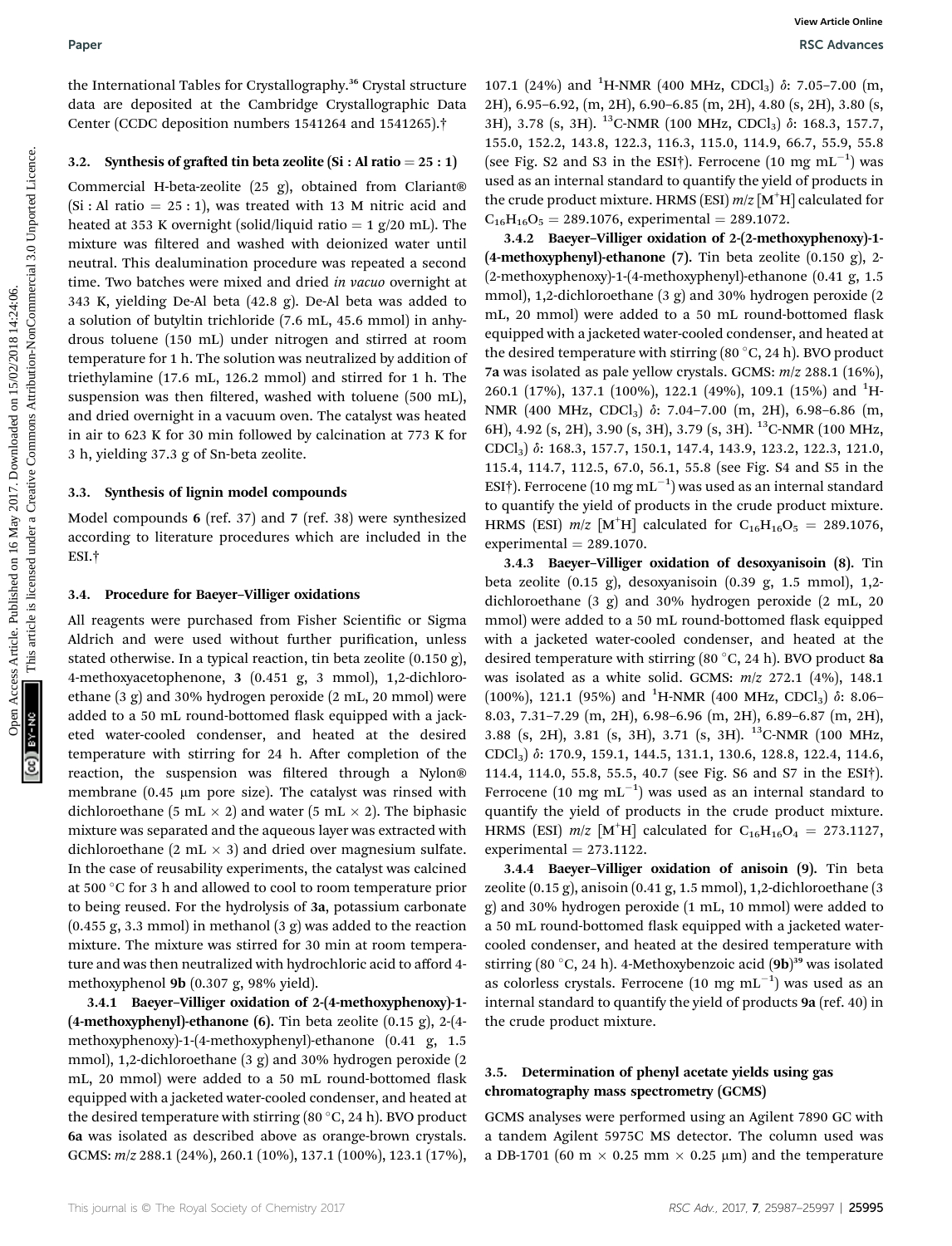RSC Advances **RSC Advances** Paper **RSC Advances** Paper **Paper Paper Paper Paper** Paper Paper Paper Paper Paper Paper Paper Paper Paper Paper Paper Paper Paper Paper Paper Paper Paper Paper Paper Paper Paper Paper Paper Pap

program was as follows: 45  $^{\circ} \mathrm{C}$  for 3 min, ramp to 280  $^{\circ} \mathrm{C}$  at 4  $^{\circ} \mathrm{C}$  $\mathrm{min}^{-1},$  and hold for 10 min. The flow rate was set to 1 mL  $\mathrm{min}^{-1}$ using helium as the carrier gas. The inlet was maintained at  $260\,\mathrm{\degree C},$  and the MS source was set at 70 eV. An external calibration curve of anisole or dodecane was used to calibrate BVO products in the reaction mixture. Analysis of lignin model dimer compounds proved difficult (due to the low response factors observed for oxidized dimer model compounds). In lieu of calibrated GCMS yields, <sup>1</sup>H-NMR spectroscopy with a ferrocene internal standard was used to determine product yields.

# 4. Conclusions

The tin beta zeolite/ $H_2O_2$  oxidation system was applied to 2adamantanone, several acetophenone derivatives and oxidized lignin  $\beta$ -O-4 and  $\beta$ -1 linkage models. Selective aryl migration was observed in all cases excluding anisoin, where both aryl and alkyl migration were observed. The oxidation system presented in this work yields esters that can be cleaved in a simple hydrolysis reaction, yielding phenolic moieties that are typically difficult to isolate from  $\beta$ -O-4 oxidation reactions. Yields of ester products derived from  $\beta$ -O-4 and  $\beta$ -1 lignin models were generally modest due to the formation of polymeric material stemming from direct ring hydroxyl. While preventing the formation of byproducts is challenging, if the reaction were run at low conversion (shorter residence time and/or lower temperature) then the selectivity should increase due to decreased ring hydroxylation and resin formation. Naturally, this would require a means for separating the products and starting material, so that the latter could be recycled. To our knowledge, this is the first report of heterogeneous BVO of lignin model dimer compounds. FRECA devantes Articles. Article. Published on 16 May 2017. The Context Article is likely that is likely that is likely that is likely that is likely that is likely that is likely that is likely that is likely that is like

# Acknowledgements

This material is based on work supported by the National Science Foundation under Cooperative Agreement No. 1355438. Funding from the British Council under the Global Innovation Initiative for the GB<sup>3</sup>-Net project is also gratefully acknowledged. The single-crystal diffractometer was funded by the NSF (MRI CHE-0319176). Diffuse reflectance UV-Vis spectra were measured at the Center for Nanophase Materials Sciences, which is a DOE Office of Science User Facility. The authors would also like to thank Shelley Hopps, Dr Mark Meier, Dr Justin Mobley, Yang Song, Gerald Thomas, and Soledad Yao for their help in the preparation of this manuscript.

# References

- 1 A. Barakat, A. Bagniewska-Zadworna, C. J. Frost and J. E. Carlson, BMC Plant Biol., 2010, 10, 1–11.
- 2 J. Zakzeski, A. L. Jongerius, P. C. A. Bruijnincx and B. M. Weckhuysen, ChemSusChem, 2012, 5, 1602–1609.
- 3 A. Rahimi, A. Azarpira, H. Kim, J. Ralph and S. S. Stahl, J. Am. Chem. Soc., 2013, 135, 6415–6418.
- 4 A. Wu, B. O. Patrick, E. Chungand and B. R. James, Dalton Trans., 2012, 41, 11093–11106.
- 5 M. Wang, J. Lu, X. Zhang, L. Li, H. Li, N. Luo and F. Wang, ACS Catal., 2016, 6, 6086–6090.
- 6 L. Balducci, D. Bianchi, R. Bortolo, R. D'Aloisio, M. Ricci and R. Tassinari, Angew. Chem., 2003, 115, 5087–5090.
- 7 C. S. Lancefield, O. S. Ojo, F. Tran and N. J. Westwood, Angew. Chem., 2015, 127, 260–264.
- 8 A. Rahimi, A. Ulbrich, J. J. Coon and S. S. Stahl, Nature, 2014, 515, 249–252.
- 9 N. D. Patil, S. G. Yao, M. S. Meier, J. K. Mobley and M. Crocker, Org. Biomol. Chem., 2015, 13, 3243–3254.
- 10 J. Mottweiler, M. Puche, C. Räuber, T. Schmidt, P. Concepción, A. Corma and C. Bolm, ChemSusChem, 2015, 8, 2106.
- 11 Y. Gao, J. Zhang, X. Chen, D. Ma and N. Yan, ChemPlusChem, 2014, 79, 825.
- 12 M. R. Sturgeon, M. H. O'Brien, P. N. Ciesielski, R. Katahira, J. S. Kruger, S. C. Chmely, J. Hamlin, K. Lawrence, G. B. Hunsinger, T. D. Foust, R. M. Baldwin, M. J. Biddy and G. T. Beckham, Green Chem., 2014, 16, 824.
- 13 J. S. Kruger, N. S. Cleveland, S. Zhang, R. Katahira, B. A. Black, G. M. Chupka, T. Lammens, P. G. Hamilton, M. J. Biddy and G. T. Beckham, ACS Catal., 2016, 6, 1316.
- 14 J. Dijkmans, W. Schutyser, M. Dusselier and B. Sels, Chem. Commun., 2016, 52, 6712–6715.
- 15 A. Corma, V. Fornés, S. Iborra, M. A. Mifsud and M. Renz, J. Catal., 2004, 221, 67–76.
- 16 S. P. Panchgalle, U. R. Kalkote, P. S. Niphadkar, P. N. Joshi, S. P. Chavan and G. M. Chaphekar, Green Chem., 2004, 6, 308–309.
- 17 A. Corma, M. E. Domine, L. Nemeth and S. Valencia, J. Am. Chem. Soc., 2002, 124, 3194–3195.
- 18 P. Li, G. Liu, H. Wu, Y. Liu, J.-G. Jiang and P. Wu, J. Phys. Chem. C, 2011, 115, 3663–3670.
- 19 R. Bermejo-Deval, R. Gounder and M. E. Davis, ACS Catal., 2012, 2, 2705–2713.
- 20 B. Tang, W. Dai, G. Wu, N. Guan, L. Li and M. Hunger, ACS Catal., 2014, 4, 2801–2810.
- 21 J. Dijkmans, J. Demol, K. Houthoofd, S. Huang, Y. Pontikes and B. Sels, J. Catal., 2015, 330, 545–557.
- 22 J. Jin, X. Ye, Y. Li, Y. Wang, L. Li, J. Gu, W. Zhao and J. Shi, Dalton Trans., 2014, 43, 8196–8204.
- 23 A. Corma, M. T. Navarro and M. Renz, J. Catal., 2003, 219, 242–246.
- 24 A. V. Yakimov, Y. G. Kolyagin, S. Tolborg, P. N. Vennestrøm and I. I. Ivanova, J. Phys. Chem. C, 2016, 120, 28083–28092.
- 25 R. Bermejo-Deval, R. S. Assary, E. Nikolla, M. Moliner, Y. Román-Leshkov, S.-J. Hwang, A. Palsdottir, D. Silverman, R. F. Lobo and L. A. Curtiss, Proc. Natl. Acad. Sci. U. S. A., 2012, 109, 9727–9732.
- 26 C. Gambarotti and J. R. Bjørsvik, J. Phys. Org. Chem., 2015, 28, 619–628.
- 27 L. Reyes, J. R. Alvarez-Idaboy and N. Mora-Diez, J. Phys. Org. Chem., 2009, 22, 643–649.
- 28 M. Renz and B. Meunier, Eur. J. Org. Chem., 1999, 737–750.
- 29 G. Buechi and S. M. Weinreb, J. Am. Chem. Soc., 1971, 93, 746–752.
- 30 Bruker, APEX2, Bruker-AXS, Madison WI, USA, 1992.